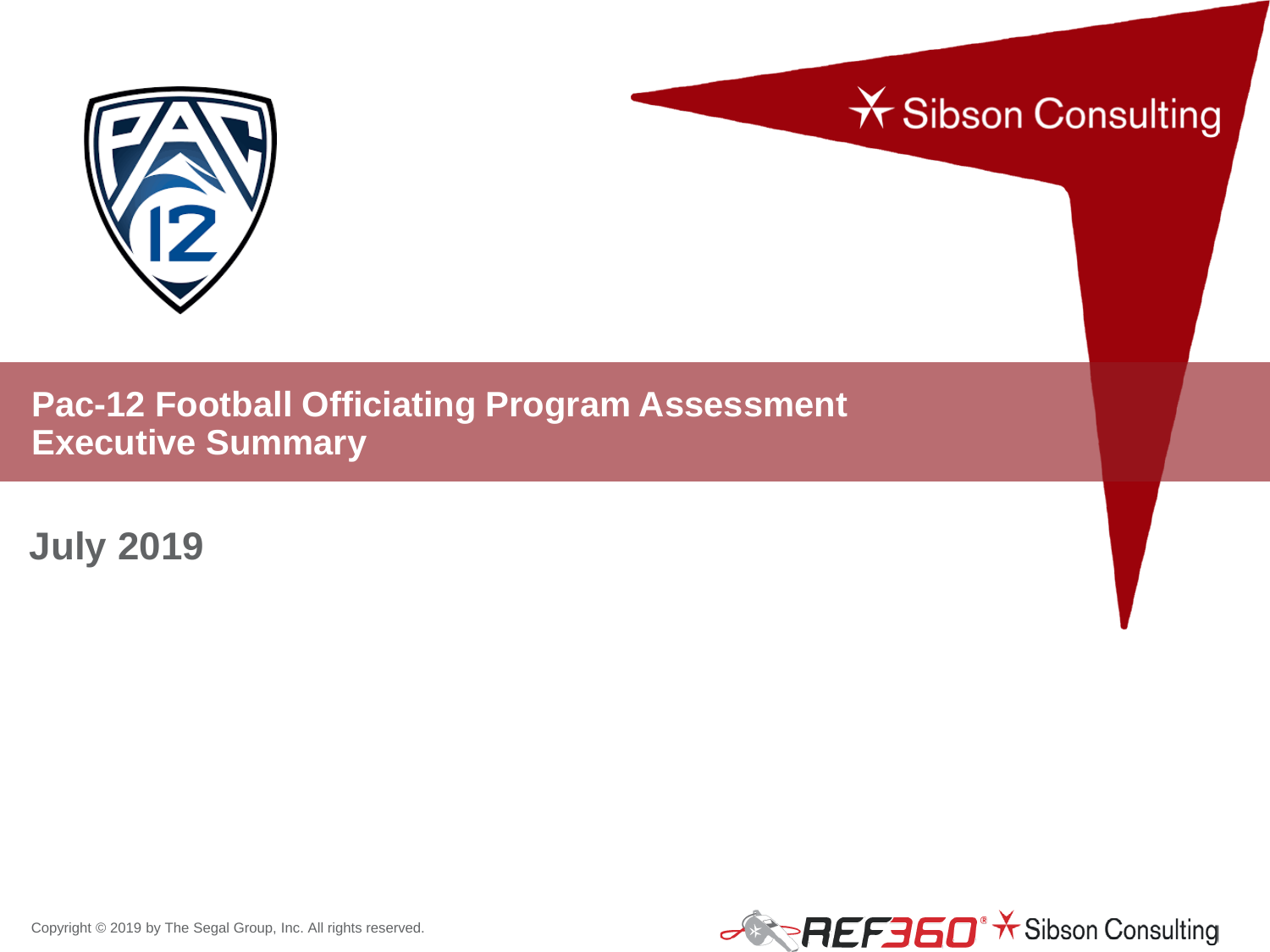# **1. Project Introduction**

2. Executive Summary

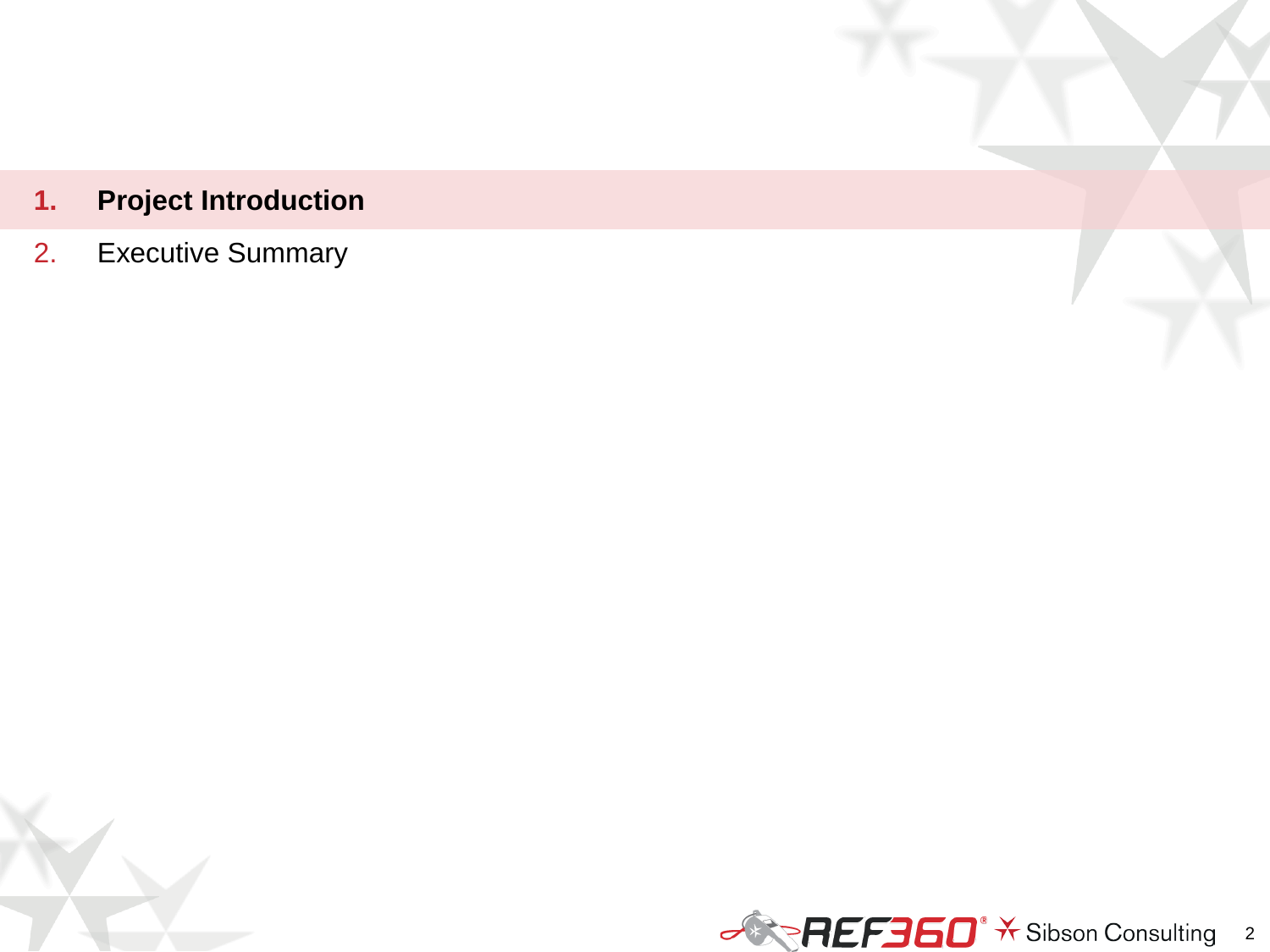# **Project Introduction**

## About the Project

Sibson was hired to complete an independent, comprehensive review of the Pac-12 Officiating Program. A subcommittee of Pac-12 Athletic Directors was formed to guide and inform the process. Over the course of four months, we interviewed over sixty individuals from a variety of positions and backgrounds and analyzed data from several sources.

#### **Process**

- The findings, conclusions, and recommendations contained in this report were developed through three distinct processes:
	- **1. Benchmarking** Interviews with the heads of the Officiating programs at the other Power Five Conferences, and key personnel at the NFL and NCAA
	- **2. Stakeholder Interviews**  Interviews with Athletic Directors, Head Coaches, Officials (On-Field, Replay, and Retired), Supervisors, and Pac-12 personnel
	- **3. Analytics**  Analysis of data from a variety of sources
- For the purpose of this assessment, we requested and received numerous documents from the Conference office, and received everyone's full cooperation
- All interviews were done in a confidential manner to ensure interviewees were comfortable being forthcoming. As such, there are no specific quotes nor statements attributable to specific people in this report. All findings and recommendations were anonymized and placed in the appropriate context. For privacy and legal reasons, any feedback regarding specific individuals was reported separately to the Commissioner.
- **REFEGO**<sup>\*</sup> \* Sibson Consulting 3 All opinions and recommendations herein were developed independently by Sibson based on the information provided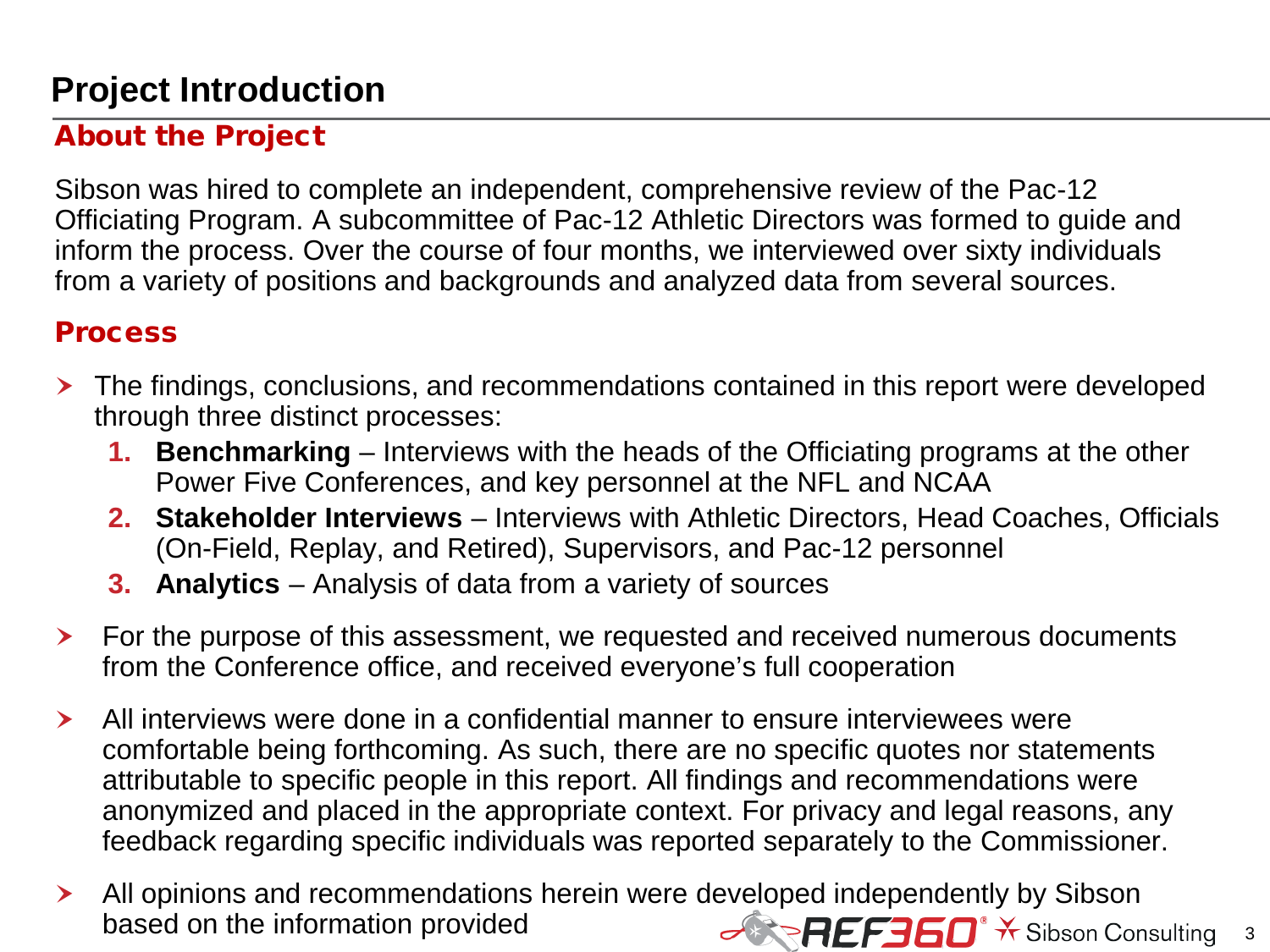- 1. Project Introduction
- **2. Executive Summary**

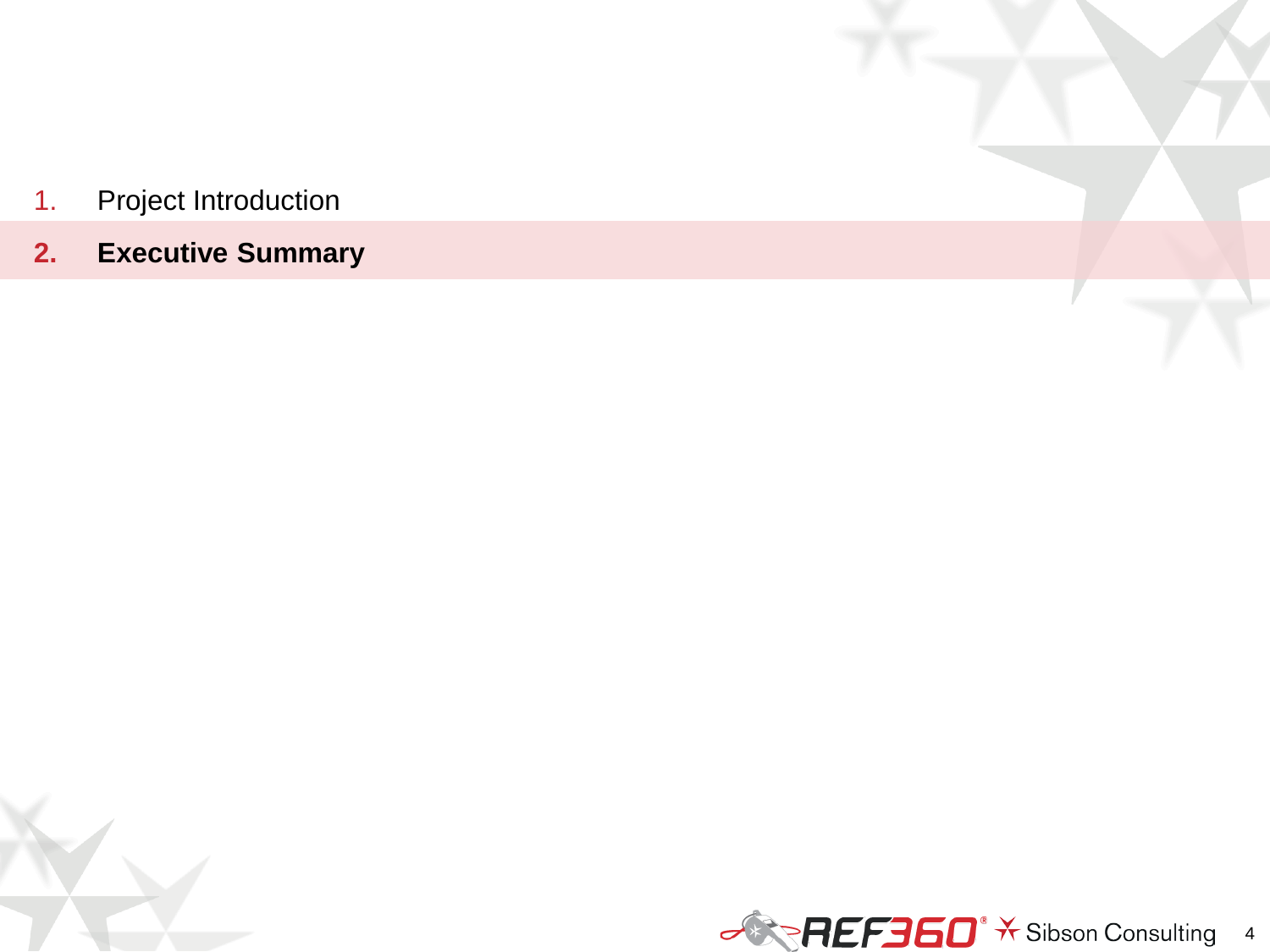#### **Overview**

The Pac-12 Officiating Program is fundamentally sound. The structures of the Program are predominantly consistent with best practices in the industry. The Officials, the backbone of the program, show passion for their work, and are viewed positively by the majority of those with a stake in the Program. The Replay Command Center uses state-of-the-art technology.

Unsurprisingly, upon close review, there are a number of areas of the Program that could and should be improved. Since the intent of our analysis was to view the program through a critical lens, our report focuses on these findings, and provides a variety of recommendations. It is important to note that the Pac-12 Officiating Program most certainly does not need a complete overhaul, although certain aspects of the Program should be a key area of attention.

The following pages provide an overview of our key findings and recommendations by topic. The balance of the report provides supporting details.

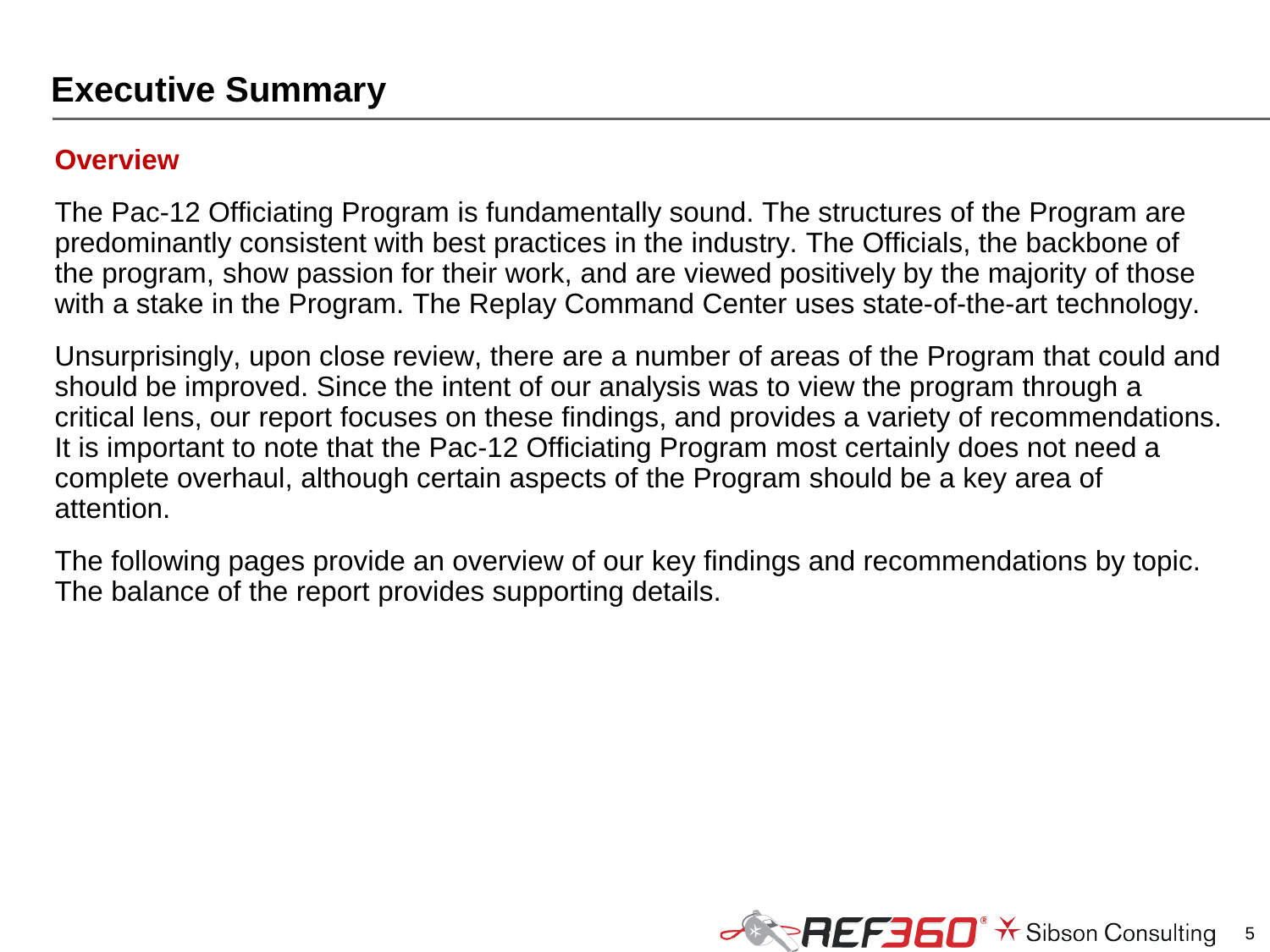#### **Assignments**

 The method in which the assignments (post-season, regular season, and crew makeup) are handled is consistent with best practices

#### **Grading and Evaluating**

- **The current ranking system is too dependent on subjective measures**
- The weightings of various officiating metrics follow best practices; however, there is room for improvement in play selection for grading
- Fitness is overemphasized in the evaluation of the Officials, and the current system for evaluating fitness can be improved

#### **Training**

- > The clinic does not provide the Officials with sufficient training, and needs to provide more clarity on specific play calling
- Training tapes and conference calls by the Position Supervisors need to be standardized, and all training tapes need to include more binary conclusions
- Officials do not have adequate personnel resources with whom to consult at the Pac-12 regarding rules and mechanics
- Spring games are an effective tool for training and preparing for the season

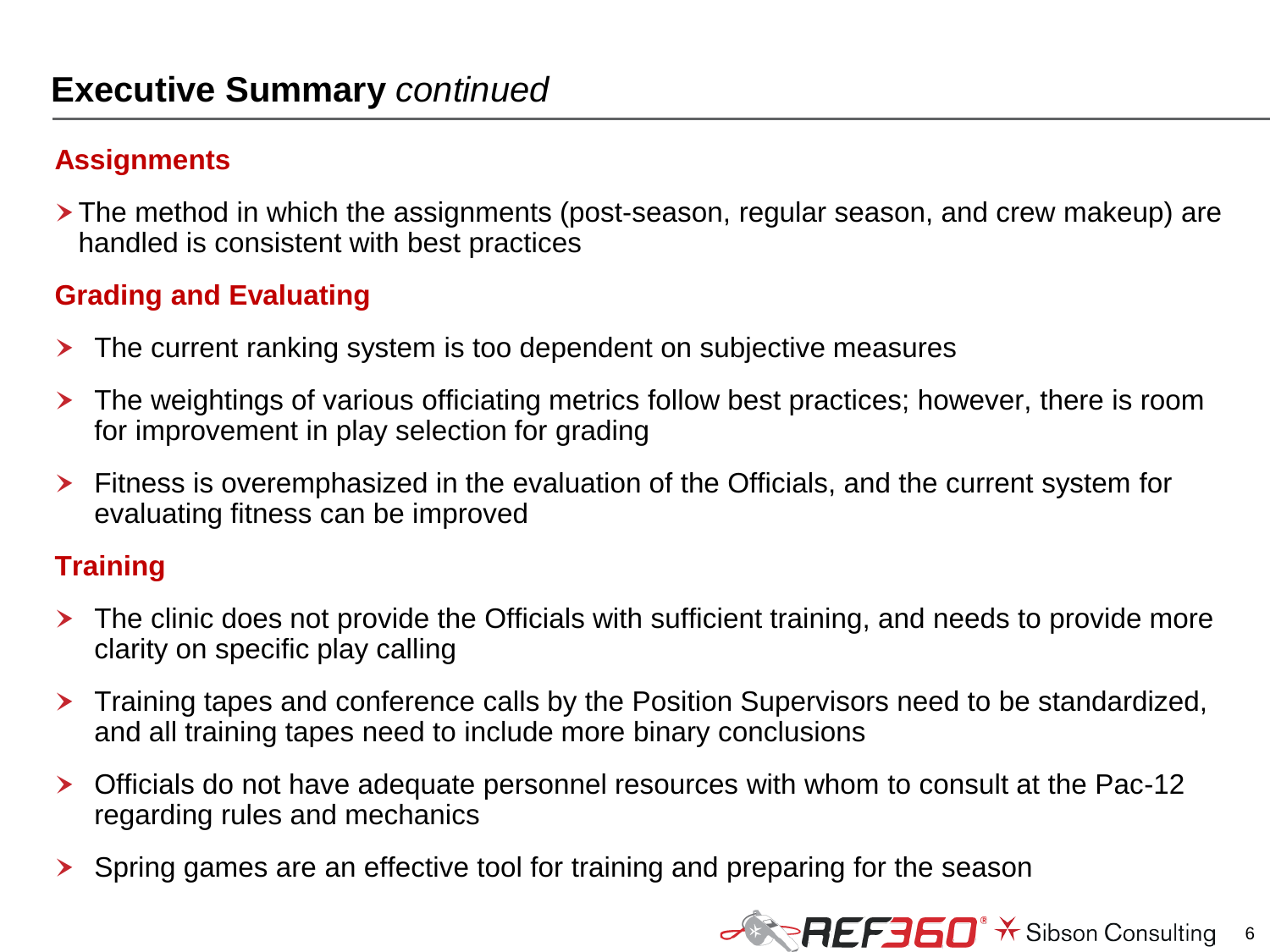### **Hiring and Recruiting**

- An intentional increase in turnover may lead to an enhanced recruitment of high-quality talent
- Because of limitations in resources and scale, it may not be appropriate for the Pac-12 to have an Officiating Development Program similar to the NFL
- The Pac-12 does not need to go outside the geographical footprint to recruit high-quality talent
- The Pac-12 is the only Power Five Conference without an affiliated Group of Five recruiting and training partner for officiating, often called a "pipeline", which is a major weakness
- According to most parties, the Pac-12 does an excellent job focusing on and maintaining a diverse officiating group

#### **Communication**

- We would recommend continuing to communicate on important and definitive circumstances to the public without significantly increasing the volume of this distraction
- **The responses to Coaches' questions should have an increased focus on giving clear** answers as to how the play should have been and will be called in the future

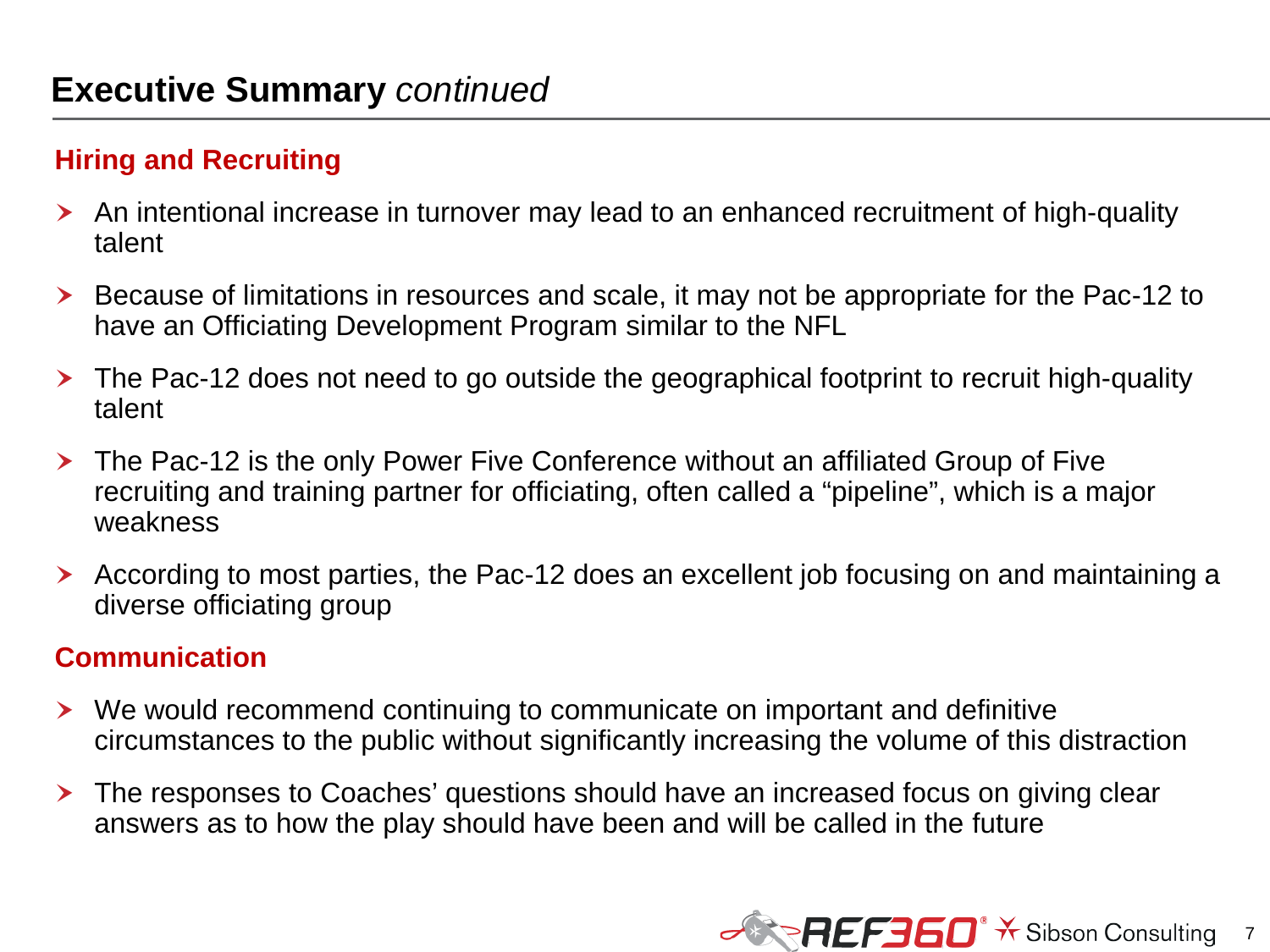### **Replay**

- $\triangleright$  It is essential that stakeholders can trust that an officiating program is operating without bias or influence. The WSU vs. USC Incident severely damaged that trust among the stakeholders and the public.
- Specific processes and procedures related to the above Incident have been developed and will be implemented next season. If followed, we believe these new processes and procedures will prevent the reoccurrence of such an event.
- Once finalized, the Manual, which outlines the processes and procedures noted above, should be distributed to the Coaches and Athletic Directors

#### **Targeting**

- The NCAA rule change (penalty must be confirmed by replay) should show an improvement in the consistency and interpretation of the rule
- Centralization of all targeting decisions to the Pac-12 Supervisor of Replay Officials will help ensure consistency
- The Supervisor of Replay Officials should develop a catalog of targeting calls for Coaches and Officials as a resource

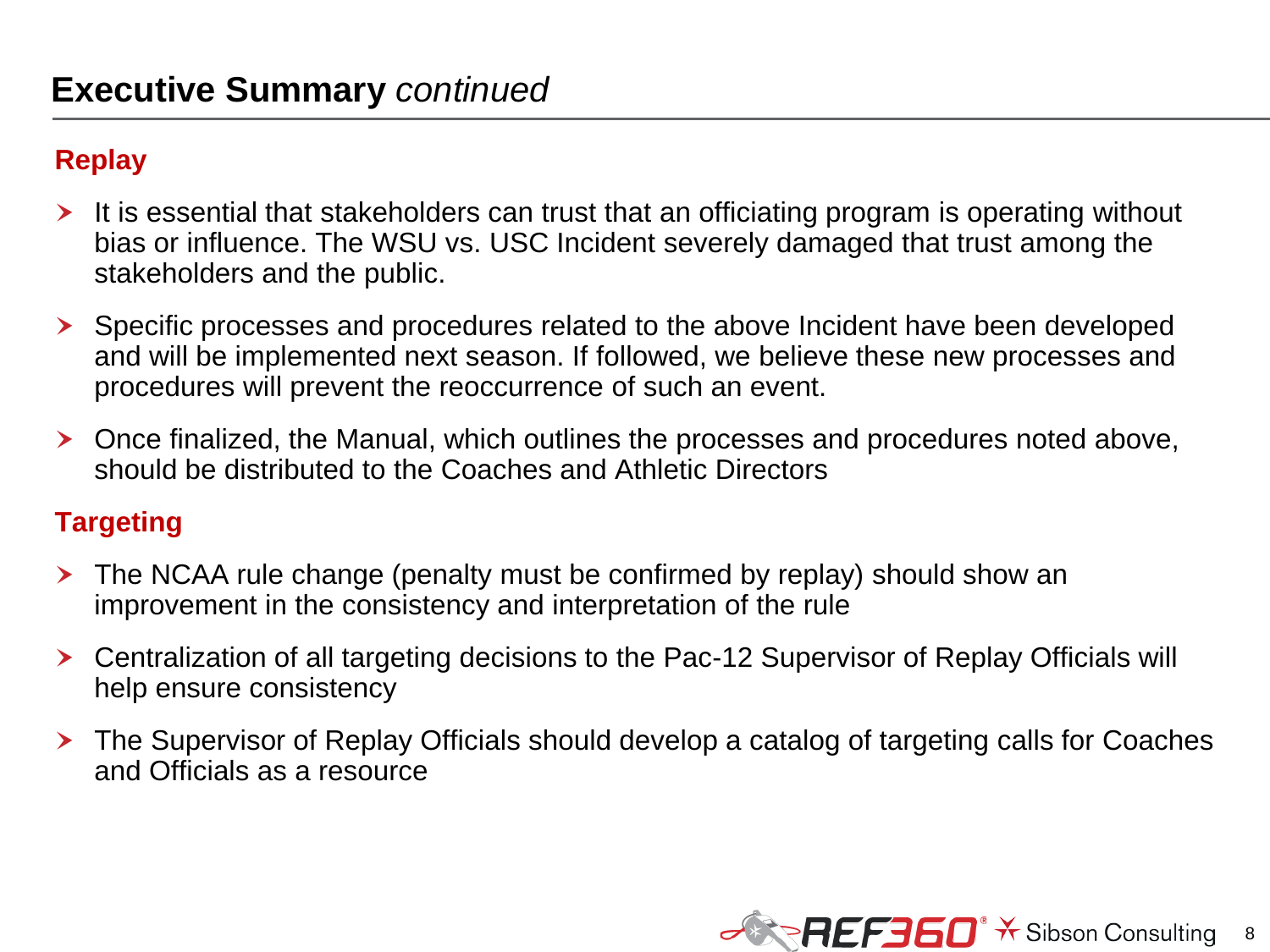#### **Department Structure**

- The Pac-12 follows a straight-line reporting structure where the Head of Officiating reports to the Football Sport Administrator, who in turn reports to the Commissioner
- Conferences vary in the reporting structure relating to the Head of Officiating, as some separate the Officiating Department from the football program
- Particularly in light of the recent Incident, the Pac-12 should consider moving to a system in which the Head of Officiating reports directly to the Commissioner

#### **Conference Personnel**

#### **Supervisors**

- Supervisors generally lack both recent on-field experience and recent NFL experience
- $\triangleright$  Supervisors do not train consistently and effectively
- Grading is not consistent across the group, and many lack rigor in their grading process, including a lack of commentary and poor specificity